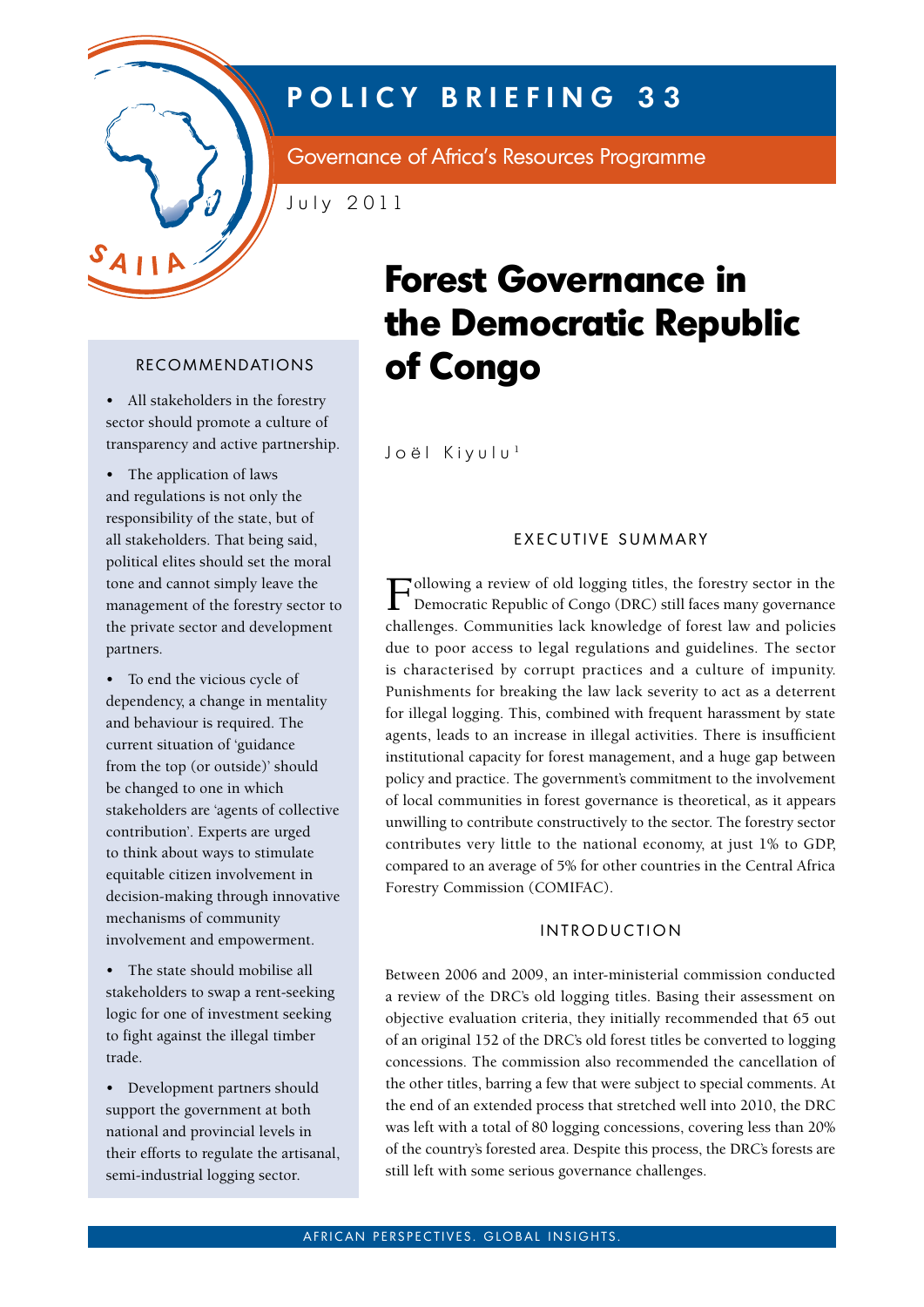The 2002 Forest Code requires that forests are governed in a consensus-based multi-stakeholder framework. This is easier said than done in a country like the DRC, where complex forest governance problems related to the different scales of decision-making (national, provincial and local) are compounded by an information asymmetry among stakeholders. Moreover, the DRC government lacks the capacity to build the required framework. As a result, forest governance reform initiatives – including such things as the establishment of multi-stakeholder forums – are almost completely donor-funded. The policy briefing analyses various issues underlying the formulation and implementation of forest laws and policies.

#### LEGAL ISSUES

Stakeholders implicated in the DRC's forest laws and policies include national and provincial governments, civil society organisations and the Federation of Timber Industries (FIB). Given the inability of local inspectors to monitor logging activities, the government signed a contract with the Société Générale de Surveillance (SGS) – a Swiss inspection, verification, testing and certification company – to assume responsibility for this task. However, despite the investment of substantial human, technical and financial resources in the process, forest monitoring (not only of logging, but of all forest activities, including slash and burn agriculture) will remain ineffective unless the local population is involved. This emphasises the challenge of ensuring the implementation of policies.

Informing and educating the local population about forest laws and policies remain a key challenge. Many local civil society organisations in the DRC focus on so-called 'issues of the belly', which are basic human needs, such as food security. Even so, it would be beneficial to include credible civil society organisations in the forest governance process.

#### SOCIAL ISSUES

An order passed in June 2010<sup>2</sup> requires that logging companies negotiate a social contract (known as a *cahier des charges*) with local communities.

These contracts are in line with the DRC's Poverty Reduction Strategy Paper (PSRP). They provide details on corporate actions and/or projects that contribute to local communities' fight against poverty. Stakeholders that should be involved in these negotiations include logging companies; riparian communities; and relevant political and administrative authorities at the national, provincial and local levels.

Logging companies complain that they carry a double burden. As is the case for companies and investors everywhere, logging companies pay taxes to the Congolese government. In addition, they often shoulder the responsibility of local development in the areas in which they operate. The proper negotiation, design and implementation of these social contracts require more human and financial resources than are currently available. Stumbling blocks in the social contract negotiating process, which according to the vision expressed in the Forest Code should be participatory, include differing expectations and a lack of communities' negotiating capacity.

Questions that arise during the process of negotiating a social contract include who should negotiate; what communities should negotiate for; and how to mitigate the unwanted influence of the intellectual, political and commercial elite, in relation to the needs of riparian communities. The answers communities give to such questions highlight the vast gap between expectations and what is provided for in local by-laws, and between communities' expectations and companies' performance. The overarching question remains whether these *cahiers des charges* will include the provision of roads, schools, hospitals and socio-economic development projects – services usually provided by the state. In the DRC, communities' expectations of companies often serve to exempt the state from its responsibilities. It seems that social responsibility contributions will still be made informally in cash, in services or in kind, rather than as more formal transactions through financial institutions.

Many social issues need to be addressed, which include the following:

• Ensuring the success of negotiation and implementation. Officials often hide behind the argument that local communities' capacity for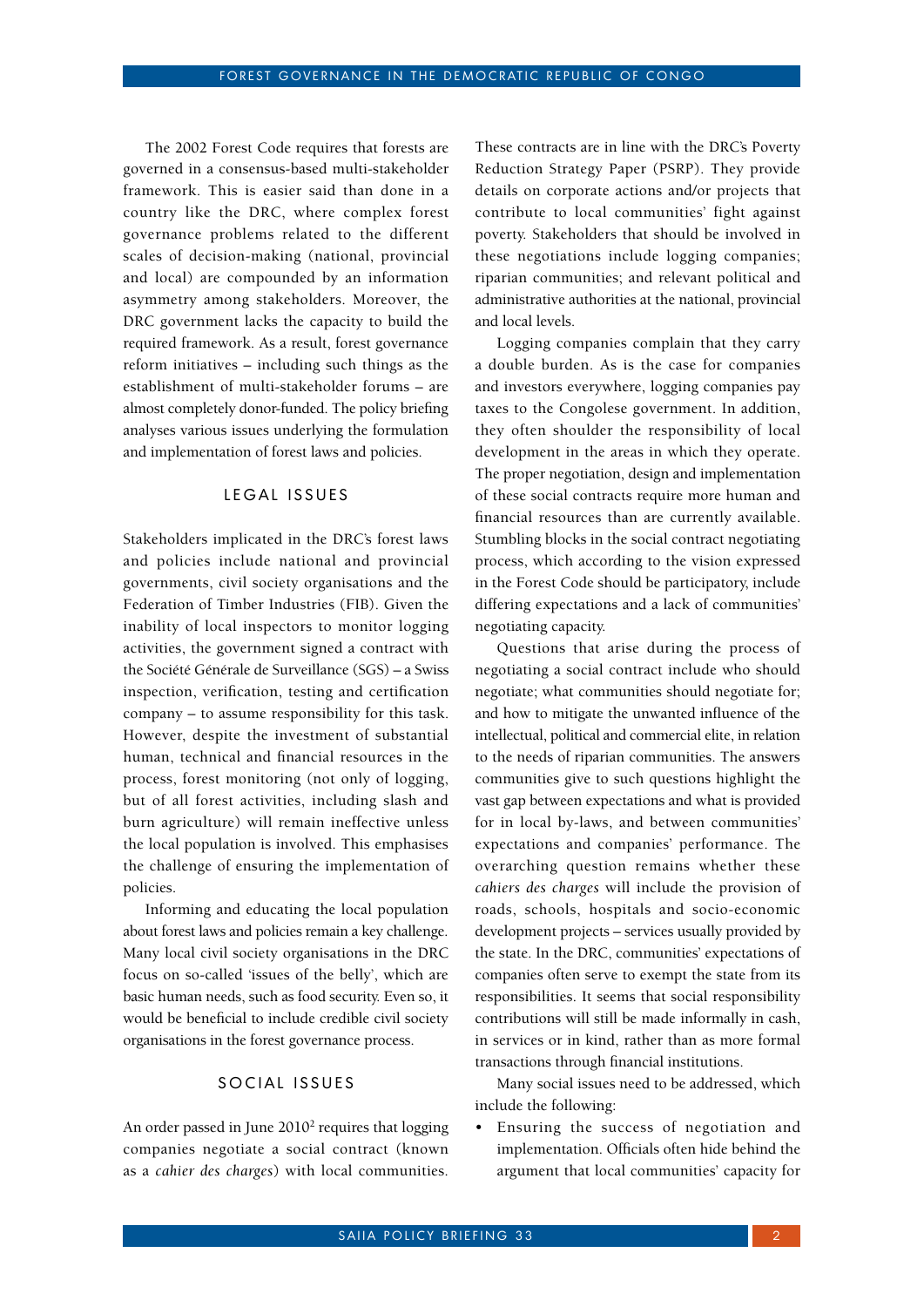implementation is limited and so they cannot be entrusted fully with the governance of forest resources.

- Information and expertise are concentrated in the hands of government and a few local nongovernmental organisations, which dominate decision-making while communities are reduced to mere bystanders. This information asymmetry increases conflicts related to sustainable management efforts. True empowerment will require that communities enjoy equity in benefitsharing rather than merely being on the receiving end of charity efforts, as is currently the case.
- The zoning process aims to ensure secure user rights and to avoid an overlap of forest titles with mining, agriculture and transportation areas. However, in reality the process, which is meant to be participatory, exacerbates a situation in which more benefits flow to urban elites than to local people. In improving the zoning process, it is important to establish the number of people who should be involved; the types of people who should be involved (including gender and marginalised groups); how they should be involved; challenges that could arise and how they are dealt with; and how to ensure successful implementation and equitable benefit-sharing.

In the DRC, the autochthonous population's weak organisational and bargaining position prevents them from making their voices heard. These communities have high social and economic expectations, and numerous immediate basic needs. Consequently, they desire practical modalities for benefit-sharing, which unfortunately, are illdefined. Their concerns are practical, such as how educational and medical facilities will be funded and maintained once built; and how they will fund their children's tertiary education. In a context of social discrimination, ensuring that these communities operate at a level that is on par with other groups might even require that they be accorded veto power over certain decisions.

#### FINANCIAL ISSUES

For some the post-conversion process promises

large financial benefits. Section 12 of the 2002 Forest Code requires that forest taxes and royalties are paid to the public treasury. Of this money, 60% should go to the national level and 40% to local administrations. That this is not taking place has already led to conflict between central and lower levels of government. In a province like Equateur, this type of conflict is further complicated by the governor having more decision-making powers than some national ministers. Government officials' low levels of tolerance for dissent discourage political dialogue and consensus-building.

Furthermore, the tax reform package of March 2004, which was meant to increase revenues while reducing the tax burden, has not been fully implemented. As part of this reform, a financial law provides for a single revenue collector that would collect revenue on behalf of the public treasury. Effectively implementing this provision would, however, mean a loss of income for the many Congolese officials whose income depends on levying taxes, both official and unofficial. These officials resist any attempts at tax reform and revenue traceability. Perversely, a partially implemented tax reform process could even create additional opportunities for rent-seeking, placing yet another revenue burden on forest-based enterprises.

As a result of these issues, forestry's contribution to the state budget remains low compared with other forest countries of COMIFAC. Government has lost its credibility by becoming a passive partner in efforts to improve forest governance. It has also lost its regulatory role. This has allowed for a vicious cycle of dependency, in which the forestry sector contributes very little to the state budget and the state, in turn, concedes almost nothing to the ministry of environment, who is responsible for addressing issues in the forestry sector. A political solution is to resort to external partners such as the World Bank, the EU, Deutsche Gesellschaft für Internationale Zusammenarbeit (GIZ) and USAID's Central Africa Regional Program for the Environment. However, their disbursement procedures are cumbersome and restrictive, and dictate not only the letter but also the spirit of any reform programme they support. In the absence of state authority, the private sector has assumed